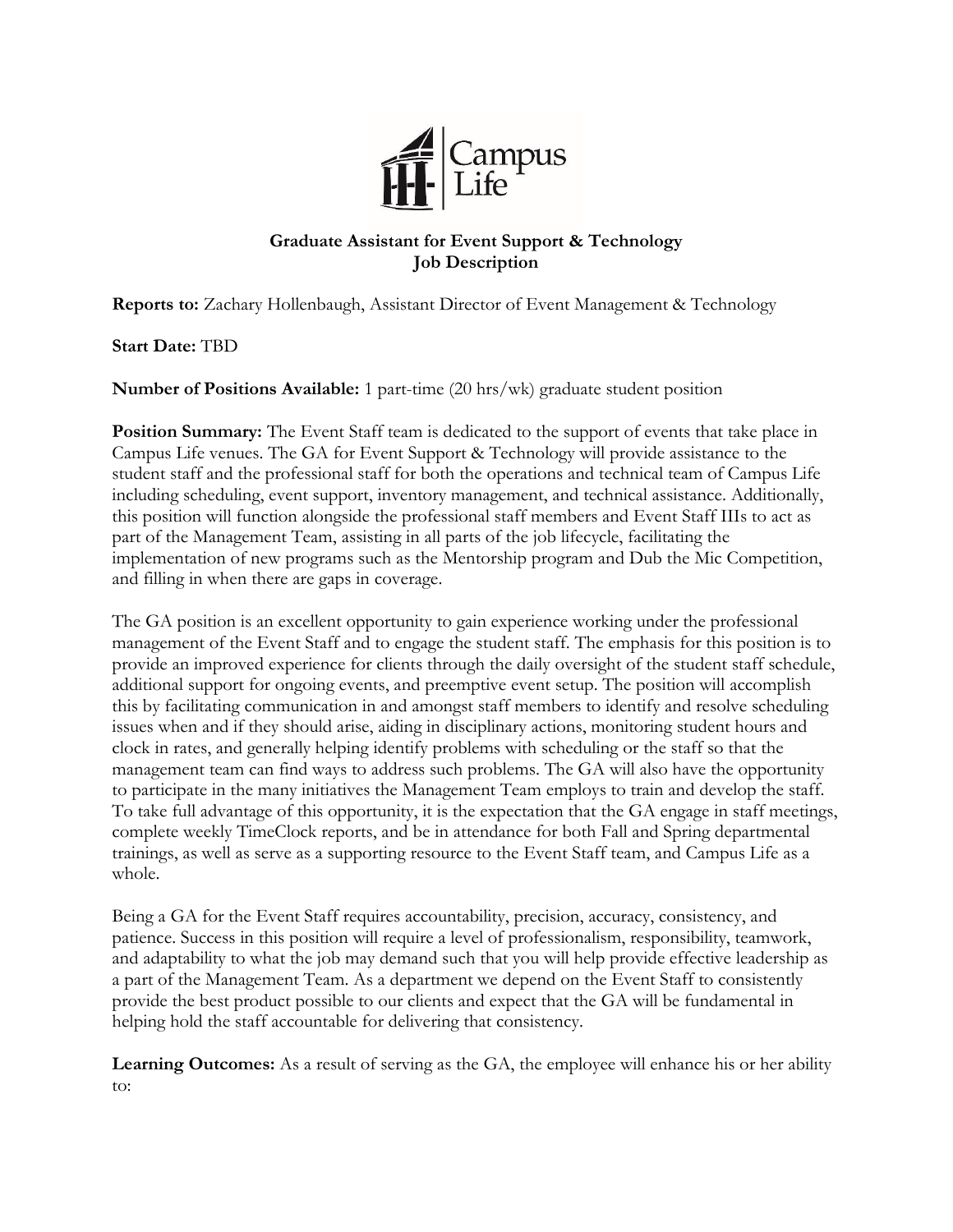- Manage and schedule a staff of 20+ student employees for the 4,000+ events/year using the Campus Life space that require Event Staff support, including operations, technology management, and event management.
- Utilize Event Management Software (EMS) and Social Tables to translate the weekly reservation demands into the WhenToWork student staff schedule.
- Function as a liaison between the professional staff members and the student staff team.
- Conduct all aspects of the job lifecycle, including interviews, hiring, discipline, reviews, and termination.
- Think critically and solve problems where decision-making outcomes affect event success, employee improvement and retention, and staff morale.
- Improve the way you listen to others on the Management Team and to the student staff members, using empathy and self-control when diffusing arguments.
- Identify a staff need or problem and proactively find and implement solutions through management teamwork.
- Balance the demands of graduate work alongside the job requirements.
- Appraise choices realistically when considering difficult decisions and seek professional advice/mentorship when appropriate.
- Translate the Campus Life mission and the professional staff's expectations to the students you help supervise.
- Delegate and encourage others in the Campus Life family with a focus on team goals over personal goals.

# **Specific Responsibilities:**

- Management of the production staff schedule with oversight of updates, additions, or cancelations, including operations and production technicians.
- Ensure venues are set and equipment is operating properly prior to events.
- Assist in the creation and management of Campus Life inventory and buildings using 3d modeling software.
- Complete weekly reports comparing WhenToWork and TimeClock hours and exploring any discrepancies.
- Provide event support when necessary.
- Explore opportunities to train and develop the student staff with the Management Team.
- Perform other administrative duties as directed by the professional staff.
- Other duties as assigned.

## **Qualifications:**

- Must be a graduate degree-seeking student and must have a minimum 2.5 GPA to be eligible for, and to continue, employment with Campus Life.
- Must have a flexible schedule and should expect to include mornings, late evenings, and/or weekends outside of building hours and/or scheduled office hours.
- Must be able to attend staff meetings and trainings when necessary as well as weekly Management Team meetings.
- Demonstrated logistical, leadership, and organization skills.
- Demonstrated technical ability and/or willingness to learn new technical skills.